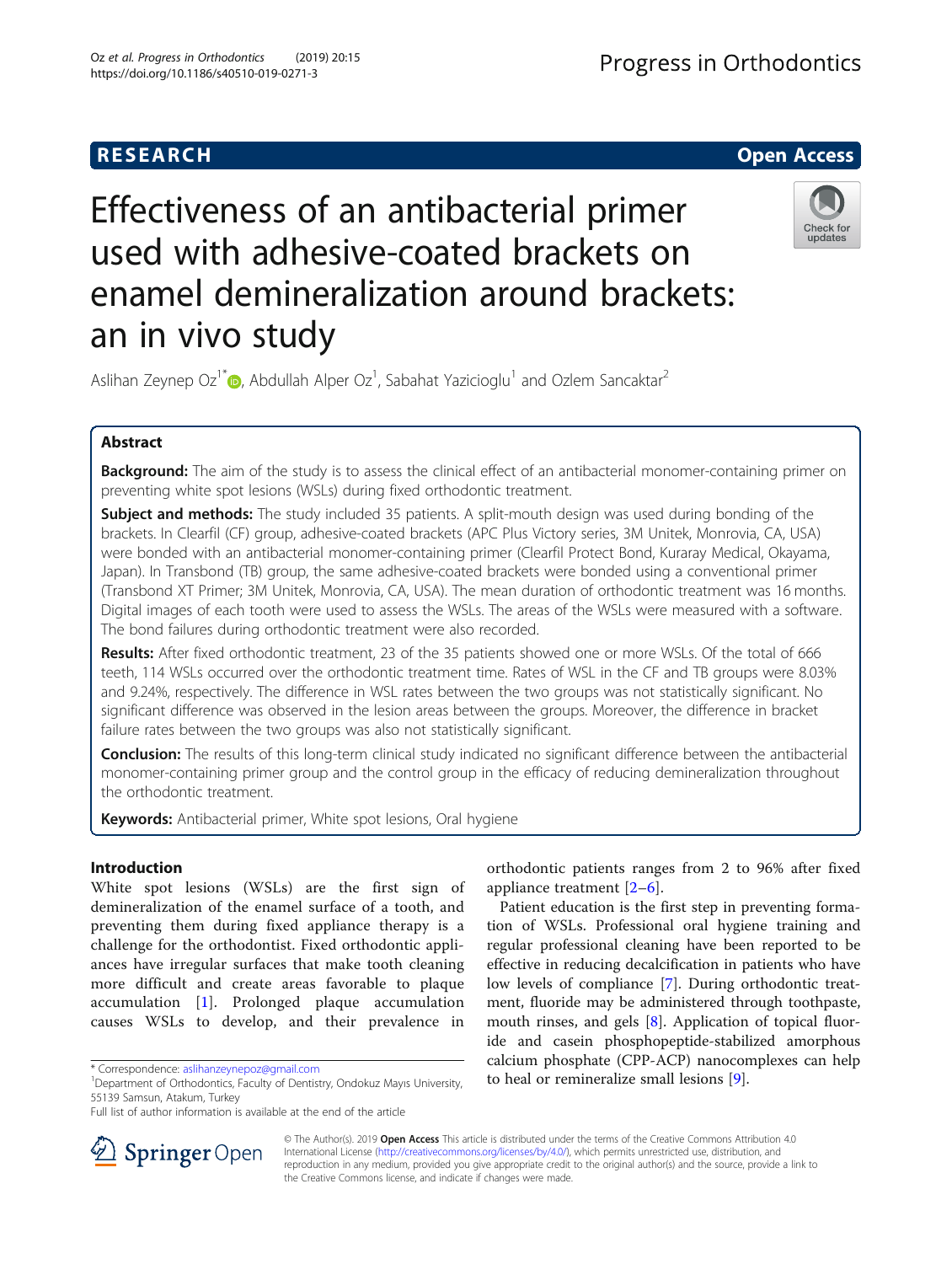Resin-filled sealants, fluoride-releasing adhesives, and antibacterial adhesives may decrease the occurrence of WSLs without patient compliance [[10,](#page-5-0) [11\]](#page-5-0). In addition, nanoparticles (nanofillers, silver,  $TiO<sub>2</sub>$ ,  $SiO<sub>2</sub>$ , hydroxyapatite, fluorapatite, fluorahydroxyapatite) can be used to prevent microbial adhesion or enamel demineralization around orthodontic brackets [[12](#page-5-0)]. However, the literature includes a limited number of studies of the long-term clinical effectiveness of these adhesives. Most such studies investigated these products after the brackets had been in the oral cavity for weeks or months [[11\]](#page-5-0). As we know, fluoride-containing resins do not show the same fluoride-releasing capacity 90 days after first application [\[13\]](#page-5-0). For this reason, these resins should be applied repeatedly to increase their effectiveness [[14](#page-5-0), [15\]](#page-5-0). If a certain material can absorb fluoride (e.g., glass ionomer), fluoride toothpaste can supply the fluoride repetitively. However, there is no certain evidence regarding the duration of the effect on WSLs of an antibacterial monomer-containing primer. One study showed that using an antibacterial monomer-containing primer to bond orthodontic attachments inhibited caries [[13\]](#page-5-0). However, the investigation period in that study was only 30 days. Thus, the long-term results are uncertain.

Long-term clinical studies could provide more relevant data on decreasing WSL formation around brackets and might be an appropriate guide for clinical practice. Therefore, this clinical study aimed to investigate the long-term efficacy of an antibacterial monomer-containing primer when used with an adhesive-coated bracket system to prevent demineralization adjacent to bracket margins and compare this primer with a conventional one when used with the same brackets during orthodontic treatment, and record and compare the clinical bond failure rates of the brackets. The null hypothesis was that there was no difference in the occurrence of WSLs on enamel surfaces whether they were bonded with antibacterial monomercontaining primer or conventional primer.

#### Subject and methods

This study was approved by the regional ethics committee (OMUKAEK 2016/193). The study included 35 patients with a mean age of 14.4 years. They were selected according to the following criteria: (1) no visible WSL on the buccal enamel surfaces of the teeth, (2) permanent dentition, (3) no restoration of the buccal surfaces of the teeth, and (4) good oral hygiene at the beginning of the fixed orthodontic treatment. The study did not include the teeth that were extracted according to the patient's orthodontic treatment plan.

All teeth were cleaned and polished before the fixed appliances were bonded. In the Clearfil (CF) group, teeth were acid etched with 32% phosphoric acid (Scotchbond™ Universal Etchant, 3M Dental Products, Germany) for 10 s,

rinsed, and dried. Then an antibacterial and fluoridereleasing self-etching primer (Clearfil Protect Bond, Kuraray Medical, Okayama, Japan) was used according to the manufacturer's instructions, and adhesive-coated brackets (APC Plus Victory series, 3M Unitek, Monrovia, CA, USA) were bonded. Clearfil Protect Bond has two properties: long-term fluoride release and 12-methacryloyloxydodecylpyridinium bromide (MDPB), which has an antibacterial effect. Although Clearfil is a self-etching primer, the manufacturer suggests applying 35% phosphoric acid to the uncut enamel and letting it remain for 10 s, before washing and drying. In the Transbond (TB) group, the teeth were acid etched with 32% phosphoric acid for 30 s, rinsed, and dried. Then, a conventional primer (Transbond XT Primer; 3M Unitek, Monrovia, CA, USA) was applied to the etched enamel surfaces, and the same adhesive-coated brackets were bonded. The Transbond XT primer has no fluoride-releasing property. The adhesive remaining around the bracket margins was removed. All bonding procedures were performed by the same investigator (A.A.O) who was blind to which material was used on which side during and after the procedures.

Another investigator (O.S.) provided all patients with oral hygiene instructions and brushing training. The patients were also prescribed with fluoride toothpaste. After the fixed orthodontic appliances were removed, the adhesive remaining on the enamel surfaces was removed using a carbide-finishing bur. The mean duration of orthodontic treatment was 16 months.

Standard clinical photographs were taken before and after orthodontic treatment according to the American Board of Orthodontics [\[16\]](#page-5-0). In addition, photos taken of each tooth individually before and after the orthodontic treatment showed the buccal surfaces of the premolars, canines, and all incisors. The same examiner (A.A.O) used those individual photographs to examine all WSLs presence both before and after orthodontic treatment. Patients with enamel hypoplasia, demineralization before the treatment, and other developmental alterations were excluded from the study. All examinations were conducted using the open-source image processing software (Image J, version 2.0, National Institutes of Health, Bethesda, MD, USA). The images that showed WSLs were scaled according to the mesiodistal measurements of each tooth as measured on an orthodontic model (Fig. [1\)](#page-2-0). Then the actual areas of the WSLs were measured using the same software. The reliability of these measurements was assessed by having the same investigator recalculate the measurements of 10 patients selected at random. The mean error was  $0.11$  mm<sup>2</sup> for the lesion areas.

The presence and severity of the WSLs were also recorded by visually assessing the photographs. The lesions were scored as follows:  $0 = no$  WSLs,  $1 = slight$ WSLs, 2 = severe WSLs covering more than one third of the surface, and  $3 = WSLs$  with cavitation.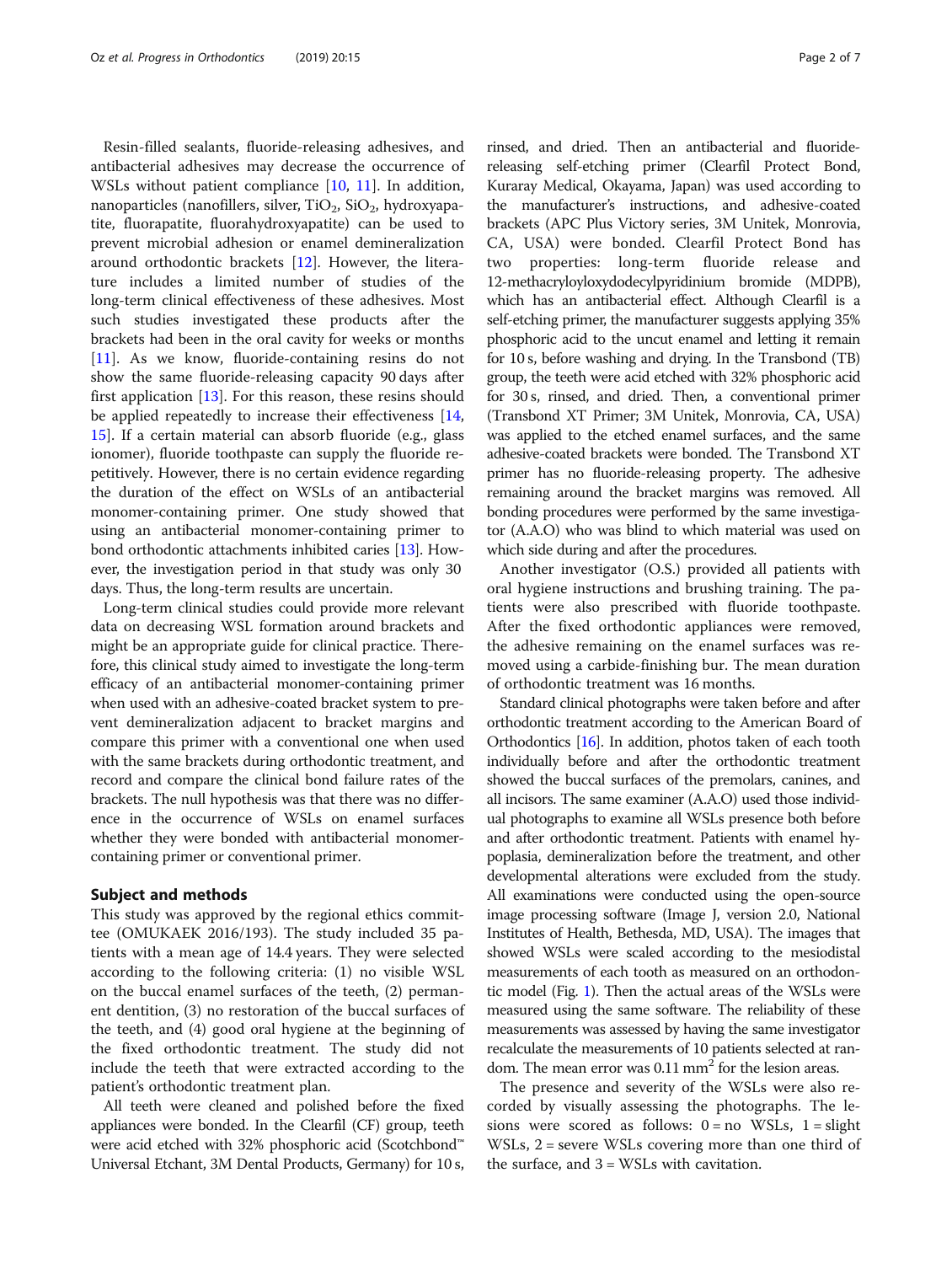The clinical failure rates were also recorded during the fixed therapy. Each patient was recalled every month (4– 5 weeks) for a routine appointment. First-time bracket failures were recorded. If a bracket broke, a new one was bonded at the first appointment after the failure. New brackets were bonded using the bonding protocols used at the beginning of the treatment for that patient's investigation group. However, new brackets were not included in the bond-failure section of the study.

Fig. 1 The areas of WSLs were calculated with a software

A split-mouth design was used to bond the brackets, allowing each patient to be his or her own control. Each patient's oral cavity was divided into four quadrants. In 18 randomly selected patients, the teeth on the maxillary right and mandibular left quadrants were used as control sides (which received conventional primer), and the maxillary left and mandibular right quadrants of the dental arches were used as treatment sides (which received antibacterial and fluoride-releasing self-etching primer). For bonding the other 17 patients' brackets, the quadrants were inverted. To eliminate any bias, the sides bonded with Clearfil Protect primer (CF group) and those bonded with Transbond XT primer (TB group) were alternated on each consecutive patient.

#### Statistical analysis

Statistical analyses were performed using a software package (IBM SPSS version 23, Chicago, IL, USA). Wilcoxon's test was used to compare the areas of the WSLs between the groups. Bracket survival rates during orthodontic treatment were evaluated with the Kaplan–Meier test. Differences in bracket survival curves by primer type, tooth type, dental arch, and patients' sex were evaluated with the log-rank test. Chi-square tests were used to analyze the

relationship between frequencies of WSLs and primer type. The level of significance was set at  $P < 0.05$ .

### Results

Table 1 shows the characteristics of the sample and the distributions of the bracket types, primers, and sexes. After the fixed orthodontic treatment, 23 of the 35 patients showed one or more WSLs. In all, 34 premolar teeth were extracted according to the patients' orthodontic treatment plan. On the 666 total teeth, 114 WSLs occurred over the course of the full orthodontic treatment time. The incidence of WSLs for the CF and TB groups were 8.03% and 9.24%, respectively. The difference in WSL incidence between the two groups was not statistically significant. Table [2](#page-3-0) shows the distribution of the WSL incidence according to the groups and the tooth type. In both groups, more WSLs were seen in the lateral incisors.

# Area of WSLs

In the upper arch, the mean WSL area was  $2.24 \text{ mm}^2$  in the CF group and  $2.72 \text{ mm}^2$  in TB group; in the lower arch, it was  $1.78 \text{ mm}^2$  in the CF group and  $2.22 \text{ mm}^2$  in the TB group (Table [3\)](#page-3-0). No significant differences between the two groups were observed in either the WSL area or the rates of bracket failure. In addition, there was no significant difference between the groups in the WSL score frequency (Table [4](#page-3-0)).

Table 1 Identification of the samples

|                     | Number | Percentage (%) |
|---------------------|--------|----------------|
| Patients            |        |                |
| Female              | 12     | 38.3           |
| Male                | 23     | 61.2           |
| Primer type         |        |                |
| CF                  | 333    | 50             |
| TB                  | 333    | 50             |
| Location            |        |                |
| Maxillary brackets  | 315    | 47.3           |
| Mandibular brackets | 317    | 52.7           |
| Tooth type          |        |                |
| Maxillary incisor   | 140    | 21             |
| Mandibular incisor  | 140    | 21             |
| Maxillary canine    | 70     | 10.5           |
| Mandibular canine   | 70     | 10.5           |
| Maxillary premolar  | 122    | 18.3           |
| Mandibular premolar | 124    | 18.6           |

CF Clearfil, TB Transbond

<span id="page-2-0"></span>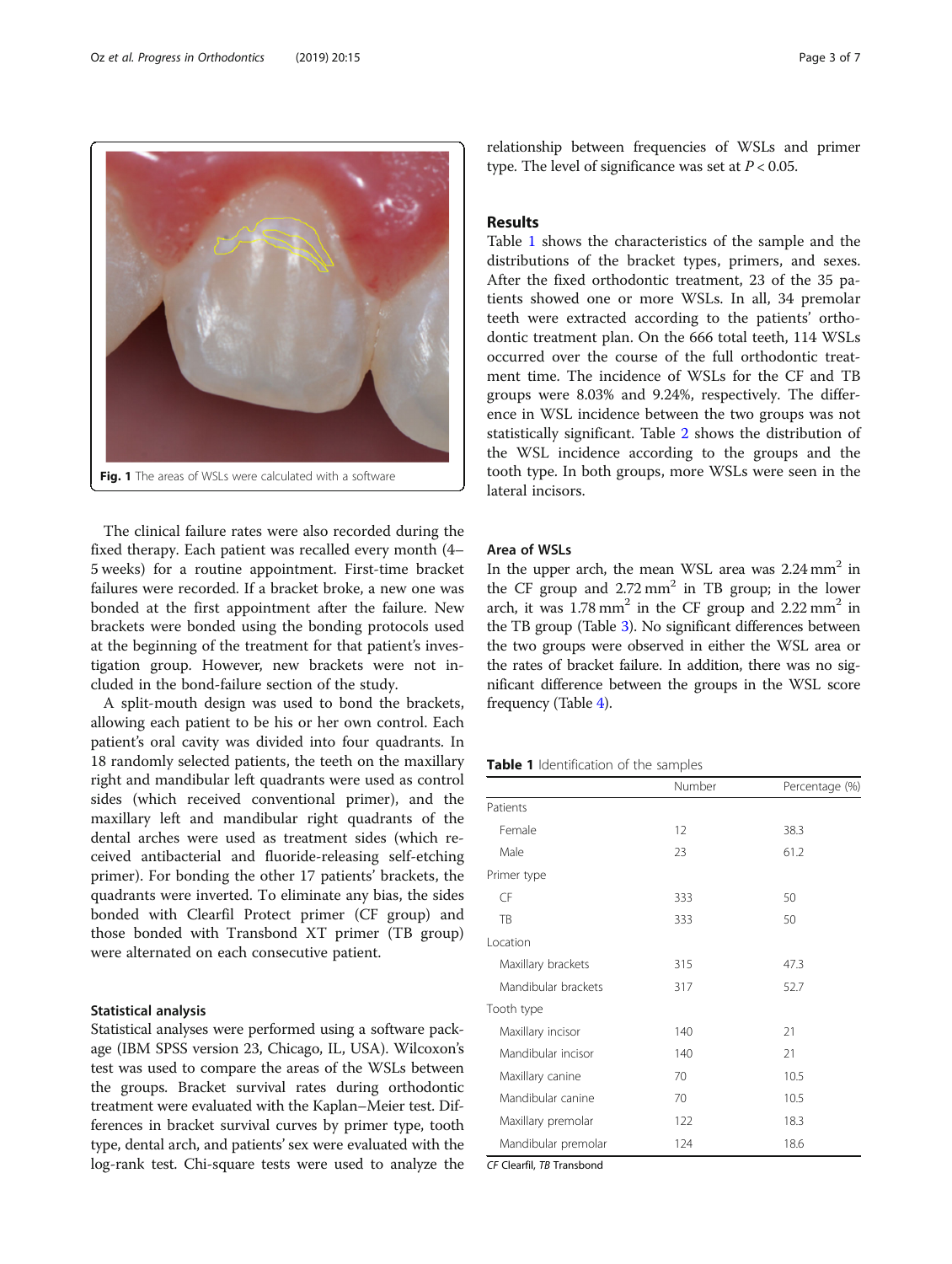<span id="page-3-0"></span>Table 2 Distributions of the WSLs according to tooth type

|            |                 | CF | TB |
|------------|-----------------|----|----|
| Maxilla    | Second premolar | 3  | 4  |
|            | First premolar  | 5  | 5  |
|            | Canine          | 6  | 9  |
|            | Lateral         | 15 | 15 |
|            | Central         | 6  | 10 |
| Mandibular | Second premolar | 5  | 7  |
|            | First premolar  | 6  | 6  |
|            | Canine          | 5  | 4  |
|            | Lateral         | 1  |    |
|            | Central         | 1  |    |
| Total      |                 | 53 | 61 |

CF Clearfil, TB Transbond

### Bracket failure

No significant difference was observed among the dental arches and sex in the bracket failure rates. However, the rates of bond failure were higher for premolars (6.09%) than for incisors (1.07%) and canines (1.42%) (Table [5](#page-4-0)).

### **Discussion**

Microbial dental plaque potentially increases the incidence of WSLs. Excess adhesive around the bracket is another factor facilitating plaque accumulation. Therefore, removal of the adhesive around the bracket may reduce the amount of plaque accumulation and thus reduce the WSLs [\[17](#page-5-0), [18\]](#page-5-0). For this purpose, adhesivecoated appliance systems with uniform-coating adhesive on each bracket have become available. These products allow easy flash clean up. One goal of such products is to achieve a sufficient marginal seal using less bonding adhesive around the bracket margins. In the present study, adhesive-coated systems were used in both groups to eliminate the effect of adhesive around the bracket.

The composite used with these adhesive-coated brackets is a polyacid-modified composite resin that releases a small amount of fluoride to enhance patient confidence. However, there is no information regarding how long the fluoride release continuous. The present study used these

Table 3 Comparison of the white spot lesion area (mm<sup>2</sup>)

|               |     | Group Number of WLS Mean SD Min Max P |      |                |                      |      |
|---------------|-----|---------------------------------------|------|----------------|----------------------|------|
| Maxilla       | CF. | 35                                    | 224  |                | 1.81 0.28 7.91 0.310 |      |
|               | TB. | 43                                    | 2.72 |                | 2.18 1.18 10.85      |      |
| Mandibular CF |     | 18                                    | 158  |                | 1.76 0.21 7.14 0.170 |      |
|               | TR. | 18                                    | 222  | 2.09 0.11 8.79 |                      |      |
| Total         | CF. | 53                                    | 201  |                | 1.80 0.21 7.91       | 0051 |
|               | TR. | 61                                    | 2.57 |                | 2.16 0.12 10.85      |      |

CF Clearfil, TB Transbond

 $P > 0.05$ 

Table 4 Comparison of frequency of WSLs scores according to the groups

| CF group | 272 (83.7) | 39 (12.0) | 13(4.0)  | 1(0.3) | 0.820 |  |  |
|----------|------------|-----------|----------|--------|-------|--|--|
| TB group | 280 (82.1) | 41 (12.0) | 18(5.3)  | 2(0.6) |       |  |  |
| Total    | 552 (82.9) | 80 (12.0) | 31 (4.7) | 3(0.5) |       |  |  |

CF Clearfil, TB Transbond

 $P < 0.05$ 

brackets in all quadrants in all patients. Clearfil bond has fluoride-releasing properties and also includes MDPB, which has an antibacterial effect. In contrast, the conventional primer, Transbond XT, has no fluoride-releasing property. The split-mouth design may eliminate the factors that differ among individuals including diet, oral hygiene, and saliva pH.

Uysal et al. used the same antibacterial monomer-containing primer to bond orthodontic brackets and indicated that this primer inhibited caries in vivo [\[11](#page-5-0)]. However, the investigation period was 30 days and this short period did not successfully simulate the full orthodontic treatment period. In the present study, the mean duration of the orthodontic treatment was 16 months; thus it is inappropriate to compare the results of the present study with those of Uysal et al. The present study's results indicate that the combination of antibacterial primer and adhesive-coated brackets that released an amount of fluoride had no significant effect to prevent enamel demineralization during orthodontic treatment when compared with the combination of conventional primer and adhesive-coated brackets. It is possible that the split-mouth design of the present study may affect the results because of a release of fluoride from materials that were used. Although Benson [[19](#page-5-0)] and Lesaffre et al. [[20\]](#page-5-0) emphasized the possibility of cross-contamination between sides, another study found that applied topical fluoride application exerted most of its effect locally [[21\]](#page-5-0). This difference may also be due to the small sample size. Although it used a split-mouth design, the study included only 35 patients. In addition, oral hygiene status may be the most effective factor in preventing WSLs. The patients in the present study had good oral hygiene at the baseline, and they maintained it at an acceptable level throughout the orthodontic treatment. The results might differ in the case of patients who have very poor oral hygiene.

Another recent study also investigated the same antibacterial adhesive and compared its efficacy with that of another fluoride-recharging adhesive and that of a conventional orthodontic adhesive. That study used the micro-computed tomography (micro-CT) method and an investigation period of 8 weeks. It found no significant differences among the adhesives regarding either the volume or depth of the WSLs. The results of the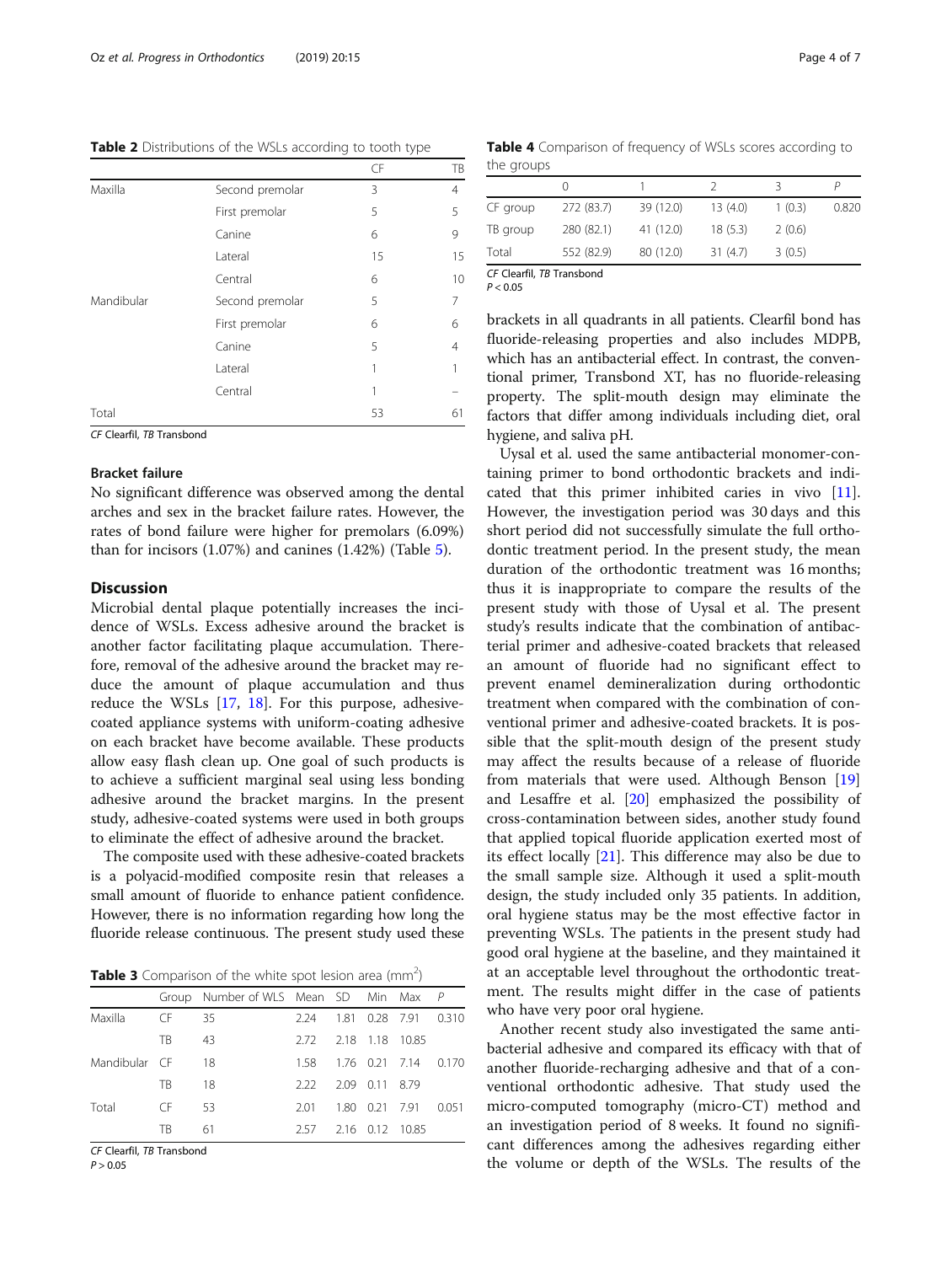| <b>ble 5</b> Distribution of the bracket failure rates |        |                 |          |                     |                  |          |  |
|--------------------------------------------------------|--------|-----------------|----------|---------------------|------------------|----------|--|
|                                                        | Number | Bracket failure | Censored | Percent of censored | Failure rate (%) | Log-rank |  |
| hesive type                                            |        |                 |          |                     |                  |          |  |
| Clearfil                                               | 333    | 11              | 323      | 96.7                | 3.30             | 0.316    |  |
| Transbond                                              | 333    | 9               | 323      | 97.3                | 2.70             |          |  |
| ntal arch                                              |        |                 |          |                     |                  |          |  |
| Maxillary                                              | 332    | 8               | 324      | 97.6                | 2.54             | 0.622    |  |
| Mandibular                                             | 334    | 12              | 322      | 96.4                | 3.79             |          |  |
| acket type                                             |        |                 |          |                     |                  |          |  |
| Incisor                                                | 180    | 3               | 277      | 98.9                | 1.07             | 0.046    |  |
| Canine                                                 | 140    | 2               | 138      | 98.6                | 1.42             |          |  |
|                                                        |        |                 |          |                     |                  |          |  |

Female 446 10 428 97.7 2.24 0.303

Premolar 246 15 231 93.9 6.09

Male 220 10 218 95.6 4.55

<span id="page-4-0"></span>**Table** 

Adhesiv

Dental

Bracket

Sex

\*Indicates statistically significant ( $P < 0.05$ )

present study, which was long-term, were similar results to those of this short-term in vivo study [[22](#page-5-0)].

Studies in the literature report differing levels of the prevalence of WSLs. Their results may have been affected by the difference in the materials, length of the evaluation period, investigation method, and area evaluated. Lovrov et al., which like the present study, also used photographs and reported a 26% prevalence [\[23](#page-5-0)]. In the present study, the WSL rates for the CF and TB groups were 8.03% and 9.24%, respectively. Although there was no significant difference between the groups, both showed WSL rates much lower than those in the study by Lovrov et al. In another study, the prevalence was higher, 36%, but only maxillary anterior teeth were evaluated [\[24\]](#page-5-0). In the present study, the maxillary teeth showed more WSLs than the mandibular teeth, a result that indicates that maxillary teeth are more likely to have a greater number of enamel lesions after orthodontic treatment [\[3\]](#page-5-0). Most previous studies have shown that maxillary laterals or canines are the teeth most commonly affected [\[3](#page-5-0), [23\]](#page-5-0), and the present study found similar results.

The most common index used to determine the presence, absence, or severity of WSLs was a 0–3 scoring system [\[25](#page-5-0), [26\]](#page-5-0). In the literature, most studies of WSLs used two different assessment methods: intraoral photography and visual assessment [[5\]](#page-5-0). Photographs are advantageous for assessing of WSLs because different researchers can evaluate the images under magnification, making it is possible to see small WSLs that may be overlooked during visual evaluation. However, the light used to take the photograph may mask the WSLs. In the present study, we tried to take standard image records using the same camera and equipment. The main advantage of the photographs was to enable measurement of the WSL areas. Because the scoring system mentioned

above cannot effectively address lesion size, we measured the areas of the lesions to determine whether one group had an advantage in reducing the WSLs. The teeth identified as having WSLs were analyzed in terms of WSL area using Image J software, which was also used in a previous study [\[24](#page-5-0)].

The rate of bracket failure is another important factor for clinicians when deciding which materials to use. The literature describes some bonding materials that reduce the incidence of enamel decalcification around the brackets, but their failure rate was higher than in the control groups and their bonding performances may not be acceptable for clinicians [[27](#page-5-0)–[29\]](#page-5-0). In the present study, the failure rate was 2.70% for the CF group and 3.30% for the TB group; these failure rates were not high compared to those of past studies [\[25\]](#page-5-0). The present study also evaluated the effects of bracket location, bracket type, and patient sex on failure rate. The results showed that only bracket type had a significant effect on the rate of bracket failure. The premolars showed the highest failure rate (6.09%). The risk of moisture contamination and occlusal forces are higher in posterior teeth than in anterior ones; thus, the failure rate of posterior brackets is usually higher than anterior brackets [[30](#page-6-0), [31\]](#page-6-0).

The present study showed that using an antibacterial monomer-containing primer with adhesive-coated brackets has no significant advantage in reducing enamel demineralization when compared with a combination of conventional primer and adhesive-coated brackets over the duration of the full orthodontic treatment. Nevertheless, further studies with larger sample sizes should be conducted to identify the most promising materials to include in studies of the clinical effects of fluoride-releasing and antibacterial materials on the prevention of WSLs.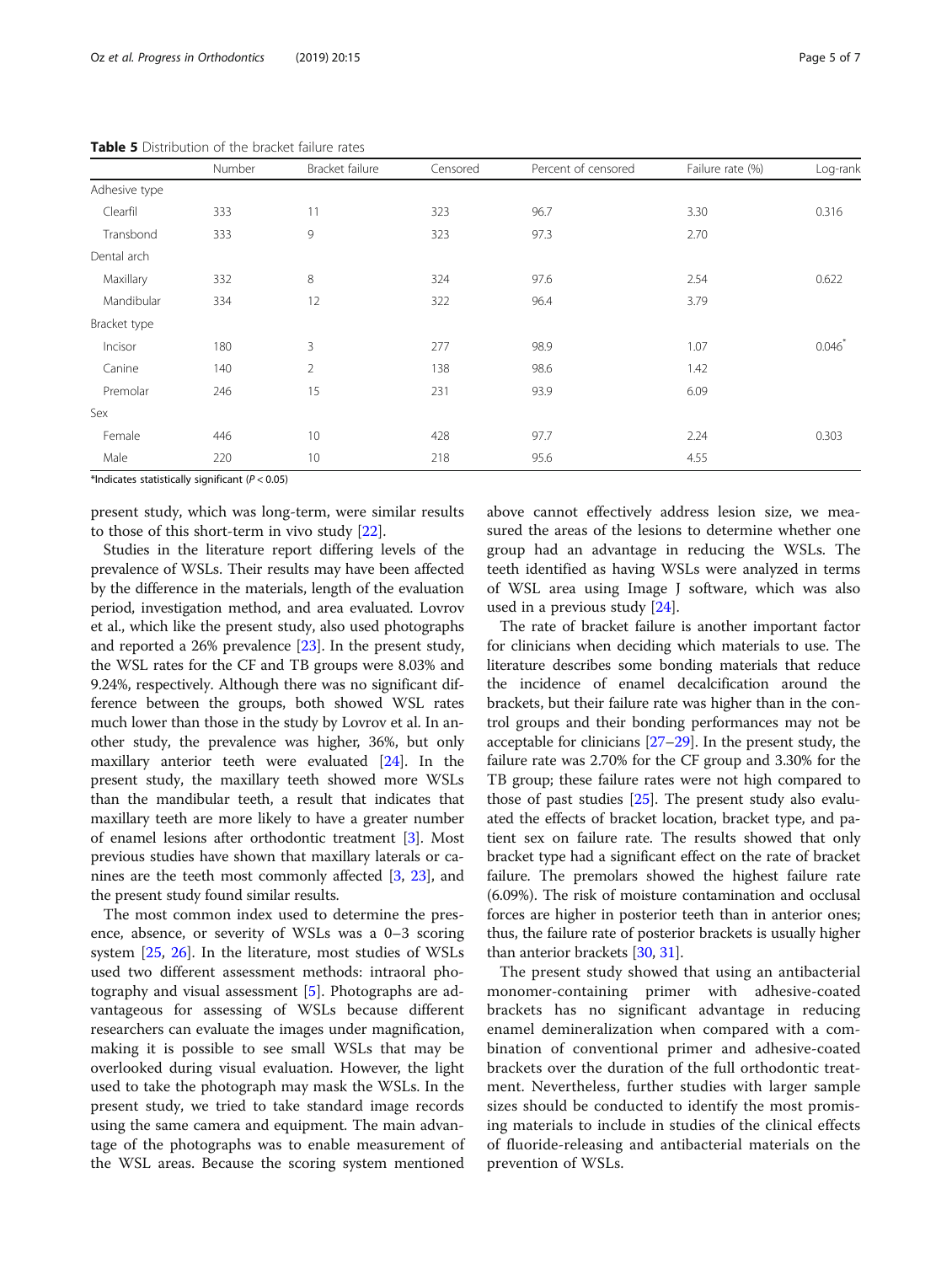# <span id="page-5-0"></span>Conclusion

- There is no significant difference between the group using antibacterial monomer-containing primer group and the control group regarding efficacy in reducing demineralization over the full course of orthodontic treatment.
- The most effective method for preventing WSLs during orthodontic treatment is still considered to be good oral hygiene.

#### Abbreviations

CF: Clearfil; CPP-ACP: Casein phosphopeptide-stabilized amorphous calcium phosphate; MDPB: 12-Methacryloyloxydodecylpyridinium bromide; TB: Transbond; WSLs: White spot lesions

#### Acknowledgements

We thank to Dr. Naci Murat for his assistance during statistical analysis.

#### Funding

No funding was presented for this research.

#### Availability of data and materials

The data supporting the findings of this research can be obtained directly from the authors as well as the Head of the Department of Orthodontics, University of Ondokuz Mayıs, Samsun, Turkey.

#### Authors' contributions

AZO analyzed and interpreted the patient's data. AAO performed the bonding procedure and took the photographs of WSLs. SY collected the patient's data. OS gave the oral hygiene instructor and collected the patient's data. All authors contributed in writing the manuscript. All authors read and approved the final manuscript.

#### Ethics approval

Approval was obtained from the regional ethics committee for this study (number=OMUKAEK 2016/193).

#### Consent for publication

All participants/parents carefully read and signed the consent forms.

#### Competing interests

The authors declare that they have no competing interests.

## Publisher's Note

Springer Nature remains neutral with regard to jurisdictional claims in published maps and institutional affiliations.

#### Author details

<sup>1</sup>Department of Orthodontics, Faculty of Dentistry, Ondokuz Mayıs University, 55139 Samsun, Atakum, Turkey. <sup>2</sup>Dental Care Hospital, Samsun, Turkey.

#### Received: 13 February 2019 Accepted: 20 March 2019 Published online: 15 April 2019

#### References

- 1. Sudjalim T, Woods M, Manton D. Prevention of white spot lesions in orthodontic practice: a contemporary review. Aus Dent J. 2006;51(4):284–9.
- Gorelick L, Geiger AM, Gwinnett AJ. Incidence of white spot formation after bonding and banding. Am J Orthod. 1982;81(2):93–8.
- 3. Julien KC, Buschang PH, Campbell PM. Prevalence of white spot lesion formation during orthodontic treatment. Angle Orthod. 2013;83(4):641–7.
- 4. Tufekci E, Dixon JS, Gunsolley J, Lindauer SJ. Prevalence of white spot lesions during orthodontic treatment with fixed appliances. Angle Orthod. 2011;81(2):206–10.
- 5. Rogers S, Chadwick B, Treasure E. Fluoride-containing orthodontic adhesives and decalcification in patients with fixed appliances: a systematic review. Am J Orthod Dentofacial Orthop. 2010;138(4):391–8.
- 6. Boersma J, Van der Veen M, Lagerweij M, Bokhout B, Prahl-Andersen B. Caries prevalence measured with QLF after treatment with fixed orthodontic appliances: influencing factors. Caries Res. 2005;39(1):41–7.
- 7. Geiger AM, Gorelick L, Gwinnett AJ, Griswold PG. The effect of a fluoride program on white spot formation during orthodontic treatment. Am J Orthod Dentofacial Orthop. 1988;93(1):29–37.
- 8. Øgaard B. White spot lesions during orthodontic treatment: mechanisms and fluoride preventive aspects. Semin Orthod. 2008;14:183–93.
- 9. Reynolds E, Cai F, Cochrane N, et al. Fluoride and casein phosphopeptideamorphous calcium phosphate. J Dent Res. 2008;87(4):344–8.
- 10. Marcusson A, Norevall L-l, Persson M. White spot reduction when using glass ionomer cement for bonding in orthodontics: a longitudinal and comparative study. Eur J Orthod. 1997;19(3):233–342.
- 11. Uysal T, Amasyali M, Ozcan S, Koyuturk AE, Sagdic D. Effect of antibacterial monomer-containing adhesive on enamel demineralization around orthodontic brackets: an in-vivo study. Am J Orthod Dentofac Orthop. 2011; 139(5):650–6.
- 12. Borzabadi-Farahani A, Borzabadi E, Lynch E. Nanoparticles in orthodontics, a review of antimicrobial and anti-caries applications. Acta Odontol Scand. 2014;72(6):413–7.
- 13. Basdra E, Huber H, Komposch G. Fluoride released from orthodontic bonding agents alters the enamel surface and inhibits enamel demineralization in vitro. Am J Orthod Dentofac Orthop. 1996;109(5):466–72.
- 14. Tüfekçi E, Pennella DR, Mitchell JC, Best AM, Lindauer SJ. Efficacy of a fluoridereleasing orthodontic primer in reducing demineralization around brackets: an in-vivo study. Am J Orthod Dentofac Orthop. 2014;146(2):207–14.
- 15. Chadwick BL, Roy J, Knox J, Treasure ET. The effect of topical fluorides on decalcification in patients with fixed orthodontic appliances: a systematic review. Am J Orthod Dentofac Orthop. 2005;128(5):601–6.
- 16. American Board of Orthodontics. Case Report Presentation. Available at: [https://www.americanboardortho.com/media/1206/example-photos](https://www.americanboardortho.com/media/1206/example-photos-radiographs.pdf)[radiographs.pdf](https://www.americanboardortho.com/media/1206/example-photos-radiographs.pdf). Accessed 01 Apr 2019.
- 17. Eliades T, Eliades G, Brantley WA. Microbial attachment on orthodontic appliances: I. Wettability and early pellicle formation on bracket materials. Am J Orthod Dentofac Orthop. 1995;108(4):351–60.
- 18. Armstrong D, Shen G, Petocz P, Darendeliler MA. Excess adhesive flash upon bracket placement: a typodont study comparing APC plus and transbond XT. Angle Orthod. 2007;77(6):1101–8.
- 19. Benson PE. Fluoride-containing materials and the prevention of demineralization during orthodontic treatment—which research method should we now use? Semin Orthod. 2010;16:293–301.
- 20. Lesaffre E, Philstrom B, Needleman I, Worthington H. The design and analysis of split-mouth studies: what statisticians and clinicians should know. Stat Med. 2009;28(28):3470–82.
- 21. Primosch R, Weatherell J, Strong M. Distribution and retention of salivary fluoride from a sodium fluoride tablet following various intra-oral dissolution methods. J Dent Res. 1986;65(7):1001–5.
- 22. Oz AZ, Oz AA, Yazıcıoglu S. In vivo effect of antibacterial and fluoridereleasing adhesives on enamel demineralization around brackets: a micro-CT study. Angle Orthod. 2017;87:841–6.
- 23. Lovrov S, Hertrich K, Hirschfelder U. Enamel demineralization during fixed orthodontic treatment–incidence and correlation to various oral-hygiene parameters. J Orofac Orthop. 2007;68(5):353–63.
- 24. Chapman JA, Roberts WE, Eckert GJ, Kula KS, González-Cabezas C. Risk factors for incidence and severity of white spot lesions during treatment with fixed orthodontic appliances. Am J Orthod Dentofacial Orthop. 2010; 138(2):188–94.
- 25. Millett D, McCluskey L-A, McAuley F, Creanor S, Newell J, Love J. A comparative clinical trial of a compomer and a resin adhesive for orthodontic bonding. Angle Orthod. 2000;70(3):233–40.
- 26. Gillgrass T, Benington P, Millett D, Newell J, Gilmour WH. Modified composite or conventional glass ionomer for band cementation? A comparative clinical trial. Am J Orthod Dentofac Orthop. 2001;120(1):49–53.
- 27. Gaworski M, Weinstein M, Borislow AJ, Braitman LE. Decalcification and bond failure: a comparison of a glass ionomer and a composite resin bonding system in vivo. Am J Orthod Dentofac Orthop. 1999;116(5):518–21.
- 28. Millett D, Nunn J, Welbury R, Gordon P. Decalcification in relation to brackets bonded with glass ionomer cement or a resin adhesive. Angle Orthod. 1999;69(1):65–70.
- 29. Paschos E, Kurochkina N, Huth KC, Hansson CS, Rudzki-Janson I. Failure rate of brackets bonded with antimicrobial and fluoride-releasing, self-etching